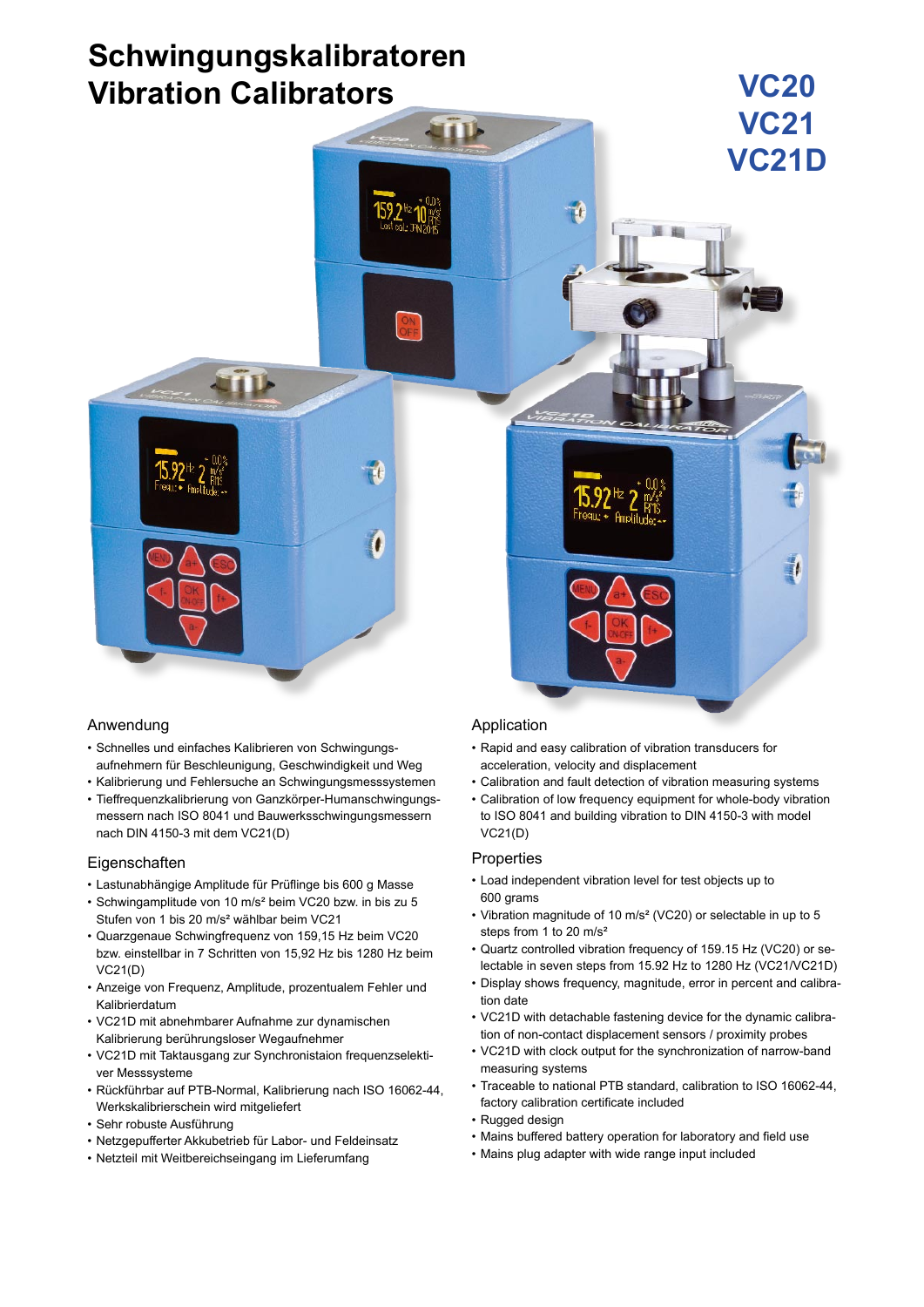# **Technische Daten Technical Data**

|                                                                                                                                                                         | <b>VC20</b>                                                                                                                 | <b>VC21 / VC21D</b>                                                                               |                                                      |                                                                           |                                                                                                  |                                                                                                |                                                                                                  |                                                                                                |
|-------------------------------------------------------------------------------------------------------------------------------------------------------------------------|-----------------------------------------------------------------------------------------------------------------------------|---------------------------------------------------------------------------------------------------|------------------------------------------------------|---------------------------------------------------------------------------|--------------------------------------------------------------------------------------------------|------------------------------------------------------------------------------------------------|--------------------------------------------------------------------------------------------------|------------------------------------------------------------------------------------------------|
| Schwingfrequenzen<br>Vibration frequencies                                                                                                                              | 159,2 Hz                                                                                                                    | 15,92 Hz                                                                                          | 40 Hz                                                | 80 Hz                                                                     | 159,2 Hz                                                                                         | 320 Hz                                                                                         | 640 Hz                                                                                           | 1280 Hz                                                                                        |
| Schwingbeschleunigungen (Effektivwerte)<br>Vibration accelerations (rms)                                                                                                | $10 \text{ m/s}^2$                                                                                                          | 1 $m/s2$<br>$2 \text{ m/s}^2$                                                                     | 1 $m/s2$<br>2 m/s <sup>2</sup><br>5 m/s <sup>2</sup> | 1 $m/s2$<br>2 m/s <sup>2</sup><br>$5 \text{ m/s}^2$<br>$10 \text{ m/s}^2$ | 1 $m/s2$<br>2 m/s <sup>2</sup><br>$5 \text{ m/s}^2$<br>$10 \text{ m/s}^2$<br>$20 \text{ m/s}^2$  | 1 $m/s2$<br>$2 \text{ m/s}^2$<br>$5 \text{ m/s}^2$<br>$10 \text{ m/s}^2$<br>$20 \text{ m/s}^2$ | 1 $m/s^2$<br>$2 \text{ m/s}^2$<br>$5 \text{ m/s}^2$<br>$10 \text{ m/s}^2$<br>$20 \text{ m/s}^2$  | 1 $m/s2$<br>$2 \text{ m/s}^2$<br>$5 \text{ m/s}^2$<br>$10 \text{ m/s}^2$<br>$20 \text{ m/s}^2$ |
| Schwinggeschwindigkeiten (Effektivwerte) bei<br>Kreisfrequenzen 100 s <sup>-1</sup> und 1000 s <sup>-1</sup><br>Vibration velocities (rms)                              | $10$ mm/s                                                                                                                   | $10$ mm/s<br>$20 \text{ mm/s}$                                                                    |                                                      |                                                                           | $1$ mm/s<br>$2 \text{ mm/s}$<br>$5 \text{ mm/s}$<br>$10$ mm/s                                    |                                                                                                |                                                                                                  |                                                                                                |
| at radian frequencies 100 s <sup>-1</sup> und 1000 s <sup>-1</sup><br>Schwingwege (Effektivwerte)                                                                       | $10 \mu m$                                                                                                                  | $100 \mu m$<br>200 µm                                                                             |                                                      |                                                                           | 20 mm/s<br>1 $\mu$ m<br>$2 \mu m$                                                                |                                                                                                |                                                                                                  |                                                                                                |
| bei Kreisfrequenzen 100 s <sup>-1</sup> und 1000 s <sup>-1</sup><br>Vibration displacements (rms)<br>at radian frequencies 100 s <sup>-1</sup> und 1000 s <sup>-1</sup> |                                                                                                                             |                                                                                                   |                                                      |                                                                           | $5 \mu m$<br>$10 \mu m$<br>$20 \mu m$                                                            |                                                                                                |                                                                                                  |                                                                                                |
| 1 $m/s2$<br>2 m/s <sup>2</sup><br>Messobjektmasse, max.<br>$5 \text{ m/s}^2$<br>Weight of test object, max.<br>$10 \text{ m/s}^2$<br>$20 \text{ m/s}^2$                 | $\overline{\phantom{0}}$<br>600 <sub>g</sub>                                                                                | 500 <sub>g</sub><br>500 g                                                                         | 500 <sub>g</sub><br>500 g<br>500 <sub>g</sub>        | 500 <sub>g</sub><br>500 <sub>q</sub><br>500 <sub>g</sub><br>500 g         | 500 <sub>g</sub><br>500 <sub>g</sub><br>500 <sub>g</sub><br>500 <sub>g</sub><br>250 <sub>g</sub> | 500 <sub>g</sub><br>500 g<br>500 <sub>g</sub><br>500 <sub>g</sub><br>200 <sub>g</sub>          | 500 <sub>g</sub><br>500 <sub>g</sub><br>500 <sub>g</sub><br>400 <sub>g</sub><br>100 <sub>g</sub> | 500 <sub>g</sub><br>500 <sub>g</sub><br>500 <sub>g</sub><br>200 <sub>g</sub><br>50 g           |
| Messobjektmasse, max.<br>Weight of test object, max.                                                                                                                    | 500 g (1 . 10 m/s <sup>2</sup> ); 200 g (20 m/s <sup>2</sup> )                                                              |                                                                                                   |                                                      |                                                                           |                                                                                                  |                                                                                                |                                                                                                  |                                                                                                |
| Amplitudenfehler max.                                                                                                                                                   | 1.1 lb (1  10 m/s <sup>2</sup> ); 0.44 lb (20 m/s <sup>2</sup> )<br>$\pm$ 3 % (0.40 °C / 32.100 °F)                         |                                                                                                   |                                                      |                                                                           |                                                                                                  |                                                                                                |                                                                                                  |                                                                                                |
| Amplitude error, max.<br>Frequenzfehler, max.                                                                                                                           | $\pm$ 5 % (-10  55 °C / 14  130 °F)                                                                                         |                                                                                                   |                                                      |                                                                           |                                                                                                  |                                                                                                |                                                                                                  |                                                                                                |
| Frequency error, max.<br>Taktausgang (VC21D)                                                                                                                            | ± 0.05%<br>Takt abgeleitet vom internen Referenzsensor; BNC; 3,3 V; 50 $\Omega$ ; Tastverhältnis ca. 1:1                    |                                                                                                   |                                                      |                                                                           |                                                                                                  |                                                                                                |                                                                                                  |                                                                                                |
| Clock output (VC21D)<br>Querschwingung (14 mm über Schwingkopf)                                                                                                         | $< 10 \%$                                                                                                                   | Clock of internal reference sensor; BNC; 3.3 V; 50 $\Omega$ ; duty ratio approx. 1:1<br>$< 10 \%$ | $< 10 \%$                                            | $< 10 \%$                                                                 | $< 10 \%$                                                                                        | < 20 %                                                                                         | $< 20 \%$                                                                                        | $< 10 \%$                                                                                      |
| Transverse vibration (14 mm above shaker)<br>Klirrfaktor                                                                                                                |                                                                                                                             |                                                                                                   |                                                      |                                                                           |                                                                                                  |                                                                                                |                                                                                                  |                                                                                                |
| Harmonic distortion                                                                                                                                                     | $< 1 \%$                                                                                                                    | $< 5 \%$                                                                                          | $< 1 \%$                                             | $< 1 \%$                                                                  | $< 1 \%$                                                                                         | $< 1 \%$                                                                                       | $< 1 \%$                                                                                         | $< 1 \%$                                                                                       |
| Pegelkontrolle<br>Level indication                                                                                                                                      | Prozentanzeige und Piezosummer<br>percent display and piezo beeper                                                          |                                                                                                   |                                                      |                                                                           |                                                                                                  |                                                                                                |                                                                                                  |                                                                                                |
| Sensorbefestigung<br>Sensor mounting                                                                                                                                    | M5-Innengewinde (90° ± 1°; 7 mm tief), Magnet<br>M5 tapped hole (90° ± 1°; 7mm deep), magnet                                |                                                                                                   |                                                      |                                                                           |                                                                                                  |                                                                                                |                                                                                                  |                                                                                                |
| Betriebstemperaturbereich<br>Operating temperature range                                                                                                                | $-10$ 55 °C<br>14  130 °F                                                                                                   |                                                                                                   |                                                      |                                                                           |                                                                                                  |                                                                                                |                                                                                                  |                                                                                                |
| Akkumulatortvp<br>Accumulator type                                                                                                                                      | eingebauter NiMH-Akkupack; 7,2 V / 1,6 Ah<br>built-in NiMH battery pack; 7.2 V / 1.6 Ah                                     |                                                                                                   |                                                      |                                                                           |                                                                                                  |                                                                                                |                                                                                                  |                                                                                                |
| Betriebsdauer je Akkuladung                                                                                                                                             | ca. 5 h mit 100 g Masse                                                                                                     |                                                                                                   |                                                      |                                                                           |                                                                                                  |                                                                                                |                                                                                                  |                                                                                                |
| Operating time per battery charge<br>Ladebuchse                                                                                                                         | approx. 5 hours with 100 g weight<br>Rundsteckverbindung nach DIN 45323 (5,5 mm / 2,1 mm)                                   |                                                                                                   |                                                      |                                                                           |                                                                                                  |                                                                                                |                                                                                                  |                                                                                                |
| Charge socket<br>Ladezeit                                                                                                                                               | Circular power connector to DIN 45323 (5.5 mm / 2.2 mm)<br>ca, 4 Stunden                                                    |                                                                                                   |                                                      |                                                                           |                                                                                                  |                                                                                                |                                                                                                  |                                                                                                |
| Charging time                                                                                                                                                           | approx. 4 hours                                                                                                             |                                                                                                   |                                                      |                                                                           |                                                                                                  |                                                                                                |                                                                                                  |                                                                                                |
| Ladezustandsanzeige<br>Charge condition indication                                                                                                                      | Balkenanzeige<br>bar graph display                                                                                          |                                                                                                   |                                                      |                                                                           |                                                                                                  |                                                                                                |                                                                                                  |                                                                                                |
| Ladespanngung<br>Charging voltage                                                                                                                                       | 11  18 VDC                                                                                                                  |                                                                                                   |                                                      |                                                                           |                                                                                                  |                                                                                                |                                                                                                  |                                                                                                |
| Ladestrom<br>Charging current                                                                                                                                           | < 1 A                                                                                                                       |                                                                                                   |                                                      |                                                                           |                                                                                                  |                                                                                                |                                                                                                  |                                                                                                |
| Selbstabschaltung<br>Automatic switch off                                                                                                                               | 10 Minuten<br>10 Minutes                                                                                                    |                                                                                                   | 130 Minuten einstellbar                              |                                                                           |                                                                                                  |                                                                                                |                                                                                                  |                                                                                                |
| Abmessungen (L x B x H)<br>Dimensions (L x W x H)                                                                                                                       | 130 Minutes adjustable<br>100 x 100 x 120mm <sup>3</sup>                                                                    |                                                                                                   |                                                      |                                                                           |                                                                                                  |                                                                                                |                                                                                                  |                                                                                                |
| Masse<br>Weight                                                                                                                                                         | $2,2$ kg                                                                                                                    |                                                                                                   |                                                      |                                                                           |                                                                                                  |                                                                                                |                                                                                                  |                                                                                                |
| Lieferumfang                                                                                                                                                            | Transportkoffer, Steckernetzgerät PS1600(100  240 VAC; 50 / 60 Hz),<br>Gewindeadapter (M3, M5, M8, 1/4"-28, UNF 10-32)      |                                                                                                   |                                                      |                                                                           |                                                                                                  |                                                                                                |                                                                                                  |                                                                                                |
| Accessories (scope of delivery)                                                                                                                                         | Plastic carrying case, mains adapter PS1600 (100  240 VAC; 50 / 60 Hz),<br>thread adapters (M3, M5, M8, 1/4"-28, UNF 10-32) |                                                                                                   |                                                      |                                                                           |                                                                                                  |                                                                                                |                                                                                                  |                                                                                                |
| Gewindeadapter für VC21D (optional)<br>Thread adapters for VC21D (optional)                                                                                             | M6x0.5; M8x1; M10x1; M14x1; M20x1; 1/4"-28; 3/8"-24; 1/2"-20                                                                |                                                                                                   |                                                      |                                                                           |                                                                                                  |                                                                                                |                                                                                                  |                                                                                                |

Änderungen vorbehalten. The Specifications subject to change without prior notice.

**IDS Innomic Schwingungsmesstechnik GmbH - Ihr Partner für Schwingungsmesstechnik und Zustandsüberwachung**

 Zum Buchhorst 35 Tel.: +49 (0) 03901 3059950 E-Mail: info@innomic.de D-29410 Salzwedel Fax: +49 (0) 03901 3059951 Ausgabe / Edition: 03/2020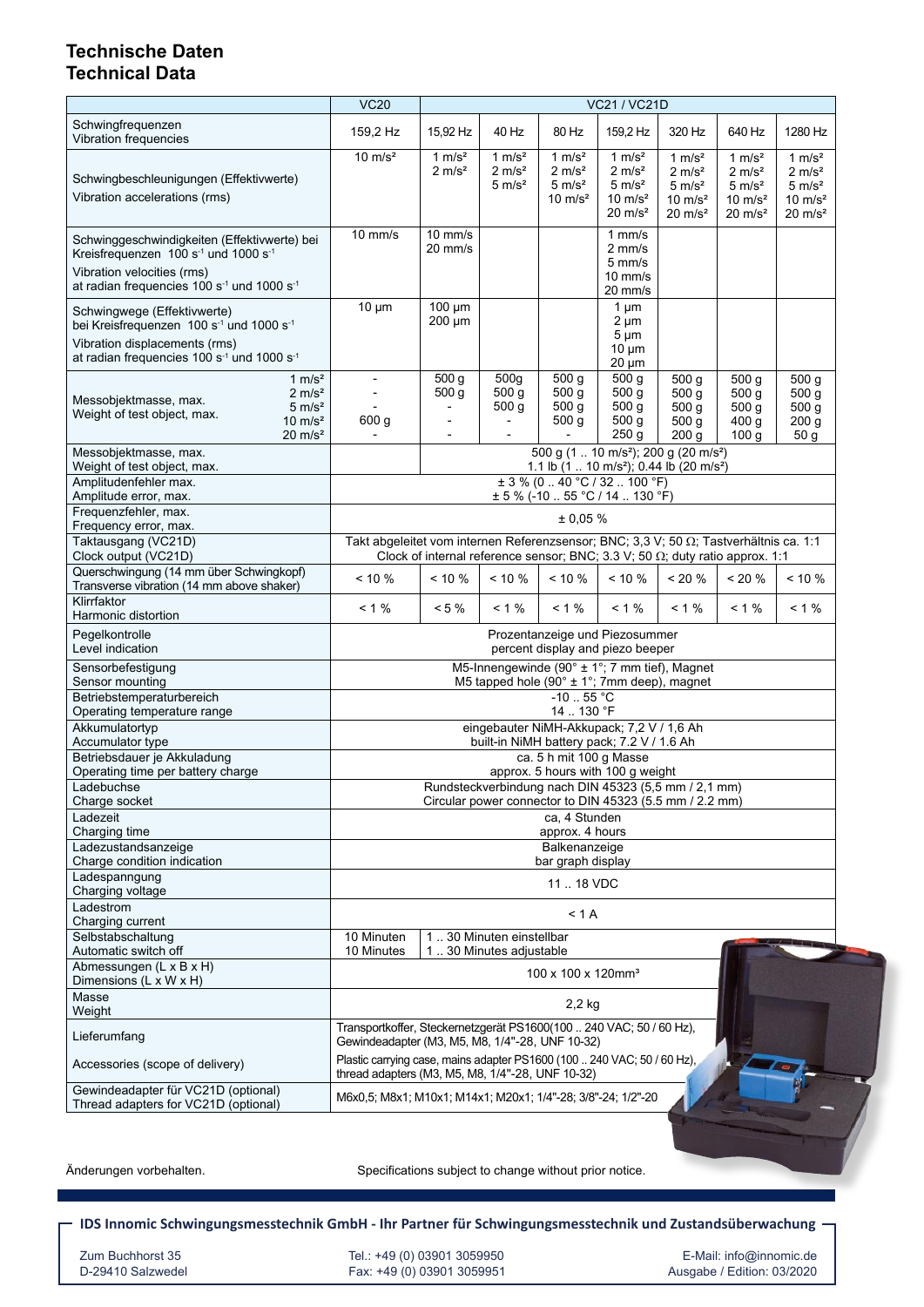#### **Schwingungskalibriersystem VC120 Vibration Calibrating System** . Mit USB-Schnittstelle • Mit USB-Schnittstelle<br>• Mit USB-Schnit Sensordatenbank<br>• Neue PC-Software mit Sensordatabas •• With USB interface **New PC software with sensor database Estate** بماء  $5 - 7$ 70 Hz /4 | D | Di | Operation: 1 Navigation: |4 4  $\mathbf{L}$ **DE CANA** Sensor type: KS78.100  $\overline{\mathbf{r}}$ **Shaker off** Customer  $\frac{z}{z}$ 16143 wices<br>- VC120 - #1507:<br>- VCUSB - #0804 10.000 kHz LOB Shaker off nsor Types<br>- KS78.100 Details Trend Chart Freque  $-0.$ se ALM nee: KS78.100 #14001 (30.10.2014, Sw reep @ Z) *Manual INF* **KS903**<br>- KST94 E-KS78.100  $\gamma$  ,  $\gamma$ 10 10.83 10.7 MM **VC120**  $101$ Fre ected Device: VCUSB #080420 @COM6 Pov er: Shaker: 8 08:45:32: GET ALL PARAMETERS DON!

# Anwendung

- • Schnelles und einfaches Kalibrieren sowie Fehlersuche an Schwingungsmesssystemen
- • Ermittlung von Frequenzgängen

### **Eigenschaften**

- • Vollständiges Kalibriersystem
- • Lastunabhängiger Schwingpegel von 1 m/s² (effektiv)
- • Schwingfrequenz von 70 Hz bis 10 kHz
- • Geeignet für Messobjekte bis 400 g
- • Integrierter Messkanal für Ladung, IEPE und Spannung
- • Rückführbar auf PTB-Normal
- • USB-Schnittstelle für PC-gesteuerte Kalibrierung
- • Kalibier- und Anzeigesoftware mit Sensordatenbank im Lieferumfang
- • ASCII-Befehlssatz für Steuerung aus eigenen Anwendungen
- • Netzgepufferter NiMH-Akku für Labor- und Feldeinsatz
- • Günstiges Preis- / Leistungsverhältnis

Der Kalibrator VC120 ist ein piezoaktorischer Schwingungserreger zur Überprüfung und Kalibrierung von Sensoren und Messsystemen für Beschleunigung, Schwinggeschwindigkeit und Schwingweg. Durch die frei wählbare Schwingfrequenz ist eine optimale Kalibrierung im charakteristischen Frequenzbereich Ihrer Messkette möglich. Ferner kann der Frequenzgang einer Messanordnung bestimmt werden.

Mittels eines integrierten Referenzaufnehmers wird der Schwingpegel fortwährend erfasst und auf einen Sollwert konstant gehalten. Dabei wird das Schwingsignal mittels FFT analysiert und enthaltene Verzerrungen durch das bei Metra entwickelte ACHD Verfahren eliminiert.

Der Kalibrator verfügt über einen Messkanal für den Anschluss von Sensoren oder Messketten. An den Eingang lassen sich Ladungs-, Spannungs- oder IEPE-Sensoren anschließen. Das Signal wird verstärkt und der Effektivwert ermittelt. Das Messergebnis sowie alle wichtigen Parameter werden auf einem gut lesbaren Grafikdisplay dargestellt. Somit enthält das Gerät alle Komponenten zur Kalibrierung eines Sensors oder einer Messkette.

Zur Übertragung, Weiterverarbeitung und grafischen Darstellung von Messdaten auf dem PC dient die im Lieferumfang enthaltene Software. Die Kommunikation erfolgt über eine USB-Schnittstelle. Diese kann als virtuelles COM-Port auch zur Steuerung durch eigene Software über einfache ASCII-Befehle genutzt werden. Das Gerät wird mit einem Werkskalibrierschein ausgeliefert, der auf ein erstabgeleitetes Normal der PTB rückführbar ist.

# Application

- • Rapid and easy calibration and fault detection of vibration sensors and instruments
- • Determination of amplitude response

### Properties

- • Self-contained calibration system
- Test amplitude of 1 m/s<sup>2</sup> rms
- • Vibration frequency from 70 Hz to 10 kHz
- • Suitable for test objects weighing up to 400 gr.
- • Internal signal conditioner for charge, IEPE and voltage
- Traceable to PTB standard
- • USB interface for PC controlled calibration
- PC software for calibration and display with sensor data base included
- • Customer software control by simple ASCII commands
- • Mains buffered NiMH battery for desktop and field use
- • Unequalled price-performance ratio

The calibrator VC120 is a piezo mechanic exciter suitable for testing and calibration of sensors and instruments in units of acceleration, velocity and displacement. Its adjustable vibration frequency allows verifying transducer sensitivity at individual frequencies according to your sensor application. Amplitude response can be measured as well.

By means of an internal reference loop the vibration level is measured and controlled. The FFT spectrum of the vibration signal is permanently monitored and possible distortion compensated using Metra's unique ACHD technique.

The VC120 features a signal conditioning channel for the connection of sensors and measuring chains. It is suitable for sensors with charge, voltage and IEPE compatible outputs. The calibrator calculates the rms of the input signal. Measurement results with the corresponding units and all important settings are clearly shown on an LCD graphics display. Thus the VC120 contains all what is needed for the calibration of sensors and measuring chains.

Measured data can be processed, displayed and stored by the included PC software. For that purpose the VC120 provides an USB interface. The interface can also be used in virtual COM port mode for control by your own sotware using simple ASCII commands. The instrument is supplied with a factory calibration certificate which is traceable to a primary reference standard of Physikalisch-Technische Bundesanstalt (PTB).